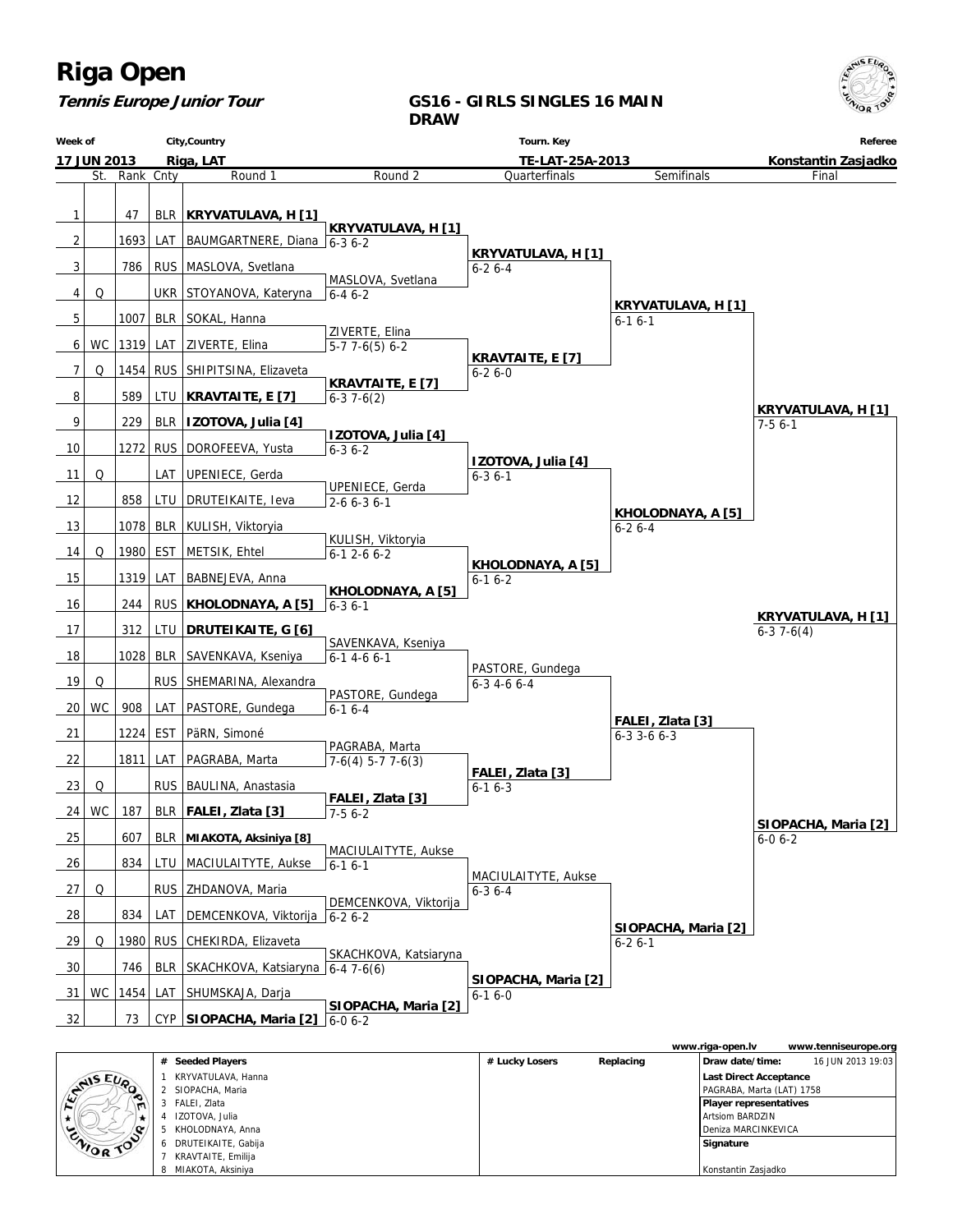

## **Tennis Europe Junior Tour**

### **BS16 - BOYS SINGLES 16 MAIN DRAW**

| City, Country<br>Week of |                    | Tourn. Key |            |                                    | Referee                           |                                             |                                         |                             |
|--------------------------|--------------------|------------|------------|------------------------------------|-----------------------------------|---------------------------------------------|-----------------------------------------|-----------------------------|
|                          | <b>17 JUN 2013</b> |            |            | Riga, LAT                          |                                   | TE-LAT-25A-2013                             |                                         | Konstantin Zasjadko         |
|                          | St.                | Rank Cnty  |            | Round 1                            | Round <sub>2</sub>                | Quarterfinals                               | Semifinals                              | Final                       |
| 1                        |                    | 66         | EST        | SIIMAR, Mattias [1]                |                                   |                                             |                                         |                             |
|                          |                    |            |            |                                    | SIIMAR, Mattias [1]               |                                             |                                         |                             |
| 2                        | WC                 | 632        |            | LAT   NESINS, Maksims              | $6 - 26 - 2$                      | SIIMAR, Mattias [1]                         |                                         |                             |
| 3                        | WC                 |            |            | 1962 RUS SAZANKOV, Aleksandr       | NORDBY, Markus                    | $6 - 46 - 2$                                |                                         |                             |
| 4                        | Q                  | 762        |            | NOR   NORDBY, Markus               | $6 - 26 - 4$                      |                                             | SIIMAR, Kristofer                       |                             |
| 5                        |                    | 522        | <b>BLR</b> | GANNOTA, Daniil                    |                                   |                                             | $2-67-6(6)7-5$                          |                             |
| 6                        | Q                  | 2154 LTU   |            | MATULEVICIUS, Paulius $6-46-3$     | GANNOTA, Daniil                   |                                             |                                         |                             |
| 7                        |                    | 218        |            | EST   SIIMAR, Kristofer            |                                   | SIIMAR, Kristofer<br>$6 - 16 - 1$           |                                         |                             |
| 8                        |                    | 208        |            | GER   KLIMOV, Daniil [8]           | SIIMAR, Kristofer<br>$6 - 16 - 1$ |                                             |                                         |                             |
| 9                        |                    |            |            |                                    |                                   |                                             |                                         | HALIAK, Mikalai [3]         |
|                          | Q                  | 118        |            | BLR   HALIAK, Mikalai [3]          | HALIAK, Mikalai [3]               |                                             |                                         | $6 - 16 - 1$                |
| 10                       |                    | 286        |            | RUS STRUKOV, Ilya                  | $6 - 46 - 3$                      | HALIAK, Mikalai [3]                         |                                         |                             |
| 11                       | Q                  | 937        | FIN        | SOLATIE, Otto                      | SOLATIE, Otto                     | $6 - 16 - 2$                                |                                         |                             |
| 12                       |                    | 314        | <b>EST</b> | RANDPERE, Martin Valdo 4-6 7-5 6-1 |                                   |                                             | HALIAK, Mikalai [3]                     |                             |
| 13                       | Q                  | 513        |            | TUR   COMLEK, Yigitcan             |                                   |                                             | $6 - 26 - 2$                            |                             |
| 14                       | <b>WC</b>          |            |            | 1251 LAT SUTRIS, Toms              | COMLEK, Yigitcan<br>$6 - 0 6 - 2$ |                                             |                                         |                             |
| 15                       | Q                  |            | LTU        | MOTUZAS, Gvidas                    |                                   | MOROZOV, Dmitrii [5]<br>$6-17-5$            |                                         |                             |
| 16                       |                    | 170        |            | RUS MOROZOV, Dmitrii [5] $6-2$ 6-1 | MOROZOV, Dmitrii [5]              |                                             |                                         |                             |
|                          |                    |            |            |                                    |                                   |                                             |                                         | <b>NESTEROV, Alexey [2]</b> |
| 17                       |                    | 180        | EST        | TAMM, Kristjan [6]                 | TAMM, Kristjan [6]                |                                             |                                         | $7-6(5)$ 6-3                |
| 18                       |                    | 456        | LAT        | MEDNIS, Rudolfs                    | $7-6(4)$ 3-6 7-6(4)               | TAMM, Kristjan [6]                          |                                         |                             |
| 19                       |                    | 293        |            | RUS   LANDGRAF, Andrey             | LANDGRAF, Andrey                  | $6 - 26 - 2$                                |                                         |                             |
| 20                       | WC                 |            |            | UKR   BLAGODIR, Mykhaylo           | $6 - 06 - 0$                      |                                             |                                         |                             |
| 21                       |                    | 689        | LAT        | GUDINS, Andris                     |                                   |                                             | TYBAR, Maxim [4]<br>$6 - 06 - 0$        |                             |
| 22                       | Q                  | 972        | LTU        | VAISE, Tomas                       | VAISE, Tomas<br>$2 - 67 - 56 - 1$ |                                             |                                         |                             |
| 23                       |                    | 357        |            | RUS   POGOSYAN, Sergey             |                                   | TYBAR, Maxim [4]<br>$3-66-46-2$             |                                         |                             |
| 24                       |                    | 148        |            | BLR   TYBAR, Maxim [4]             | TYBAR, Maxim [4]                  |                                             |                                         |                             |
|                          |                    |            |            |                                    | $6 - 36 - 2$                      |                                             |                                         | <b>NESTEROV, Alexey [2]</b> |
| 25                       |                    | 180        |            | CYP CHRISTOFOROU, C [7]            | CHRISTOFOROU, C [7]               |                                             |                                         | $6 - 26 - 3$                |
| 26                       |                    | 376        | EST        | LINDMAA, Artur Erik                | $6 - 16 - 1$                      | CHRISTOFOROU, C [7]                         |                                         |                             |
| 27                       |                    | 256        | LAT        | LUKSTINS, Gustavs                  | DOSUZHEV, Dmitriy                 | 5-7 7-6(2) 1-0 Ret.                         |                                         |                             |
| 28                       |                    | 438        |            | RUS   DOSUZHEV, Dmitriy            | $7-52-66-2$                       |                                             |                                         |                             |
| 29                       |                    | 225        | SUI        | VUCKOVIC, Nico                     |                                   |                                             | <b>NESTEROV, Alexey [2]</b><br>$6-16-4$ |                             |
| 30                       | Q                  | 869        |            | BLR   HERASKIN, Mikita             | HERASKIN, Mikita<br>$4-66-36-2$   |                                             |                                         |                             |
| 31                       |                    | 543        |            | LTU   RUSAKEVICIUS, Emilis         |                                   | <b>NESTEROV, Alexey [2]</b><br>$6 - 06 - 3$ |                                         |                             |
| 32                       |                    |            |            |                                    | <b>NESTEROV, Alexey [2]</b>       |                                             |                                         |                             |
|                          |                    |            |            | 115   RUS   NESTEROV, Alexey [2]   | 7-5 6-2                           |                                             |                                         |                             |

|                  |                           |                |           | www.riga-open.lv               | www.tenniseurope.org |
|------------------|---------------------------|----------------|-----------|--------------------------------|----------------------|
|                  | # Seeded Players          | # Lucky Losers | Replacing | Draw date/time:                | 16 JUN 2013 19:03    |
| <b>EVALS EVA</b> | SIIMAR, Mattias           |                |           | <b>Last Direct Acceptance</b>  |                      |
|                  | 2 NESTEROV, Alexey        |                |           | RUSAKEVICIUS, Emilis (LTU) 557 |                      |
| $\blacksquare$   | HALIAK, Mikalai           |                |           | <b>Player representatives</b>  |                      |
|                  | TYBAR, Maxim              |                |           | Artsiom BARDZIN                |                      |
|                  | MOROZOV, Dmitrii          |                |           | Deniza MARCINKEVICA            |                      |
| ZNIOR TOO        | 6 TAMM, Kristjan          |                |           | Signature                      |                      |
|                  | CHRISTOFOROU, Costantinos |                |           |                                |                      |
|                  | 8 KLIMOV, Daniil          |                |           | Konstantin Zasjadko            |                      |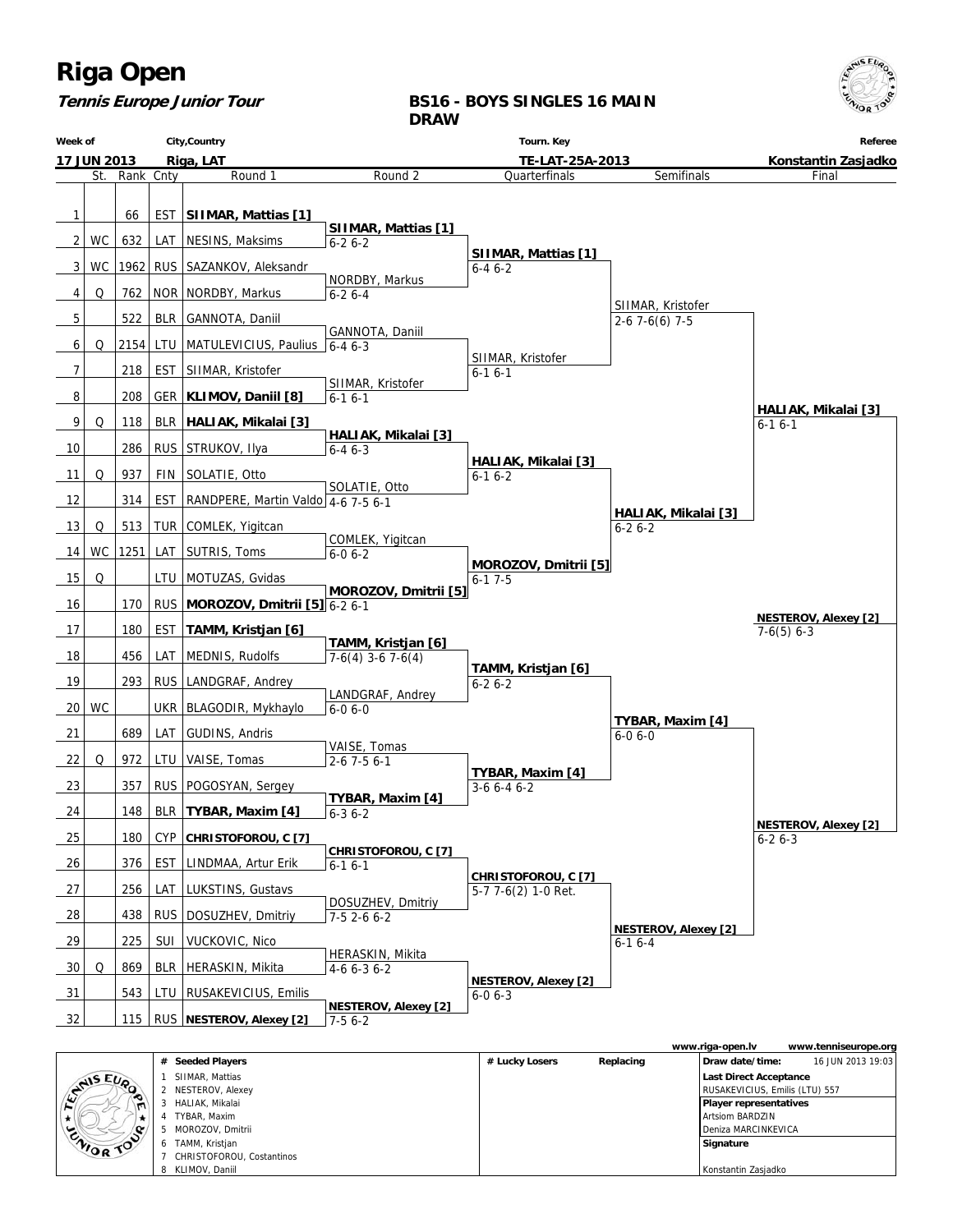### **Tennis Europe Junior Tour**

#### **GD16 - GIRLS DOUBLES 16 MAIN DRAW**

**Week of 17 JUN 2013 City,Country Riga, LAT Tourn. Key TE-LAT-25A-2013 Referee Konstantin Zasjadko** St. Rank Cnty **Round 1**  $1 | 47$ 187 BLR BLR **FALEI, Zlata [1] KRYVATULAVA, Hanna**  $2$  | 1454 RUS RUS | BAULINA, Anastasia SHIPITSINA, Elizaveta  $3$  834 1319 LAT LAT BABNEJEVA, Anna DEMCENKOVA, Viktorija 4 1980 UKR RUS CHEKIRDA, Elizaveta STOYANOVA, Kateryna  $5$  | 244 229 RUS BLR **IZOTOVA, Julia [3] KHOLODNAYA, Anna** 6 **WC** 1454 LAT LAT | ROCENA, Sandra SHUMSKAJA, Darja 7 858 312 LTU LTU DRUTEIKAITE, Gabija DRUTEIKAITE, Ieva 8 1028 1078 BLR BLR | KULISH, Viktoryia SAVENKAVA, Kseniya 9 | RUS RUS SHEMARINA, Alexandra ZHDANOVA, Maria 10 WC 908 1693 LAT LAT BAUMGARTNERE, Diana PASTORE, Gundega 11 1007 746 BLR BLR SKACHKOVA, Katsiaryna SOKAL, Hanna 12 WC 288 375 LAT RUS **GALIY, Maria [4] MARCINKEVICA, Deniza** 13 834 725 LTU LTU CEILUTKAITE, Ieva MACIULAITYTE, Aukse 14 WC 1224 EST EST PäRN, Simoné PäRN, Yvonne 15 607 589 BLR LTU KRAVTAITE, Emilija MIAKOTA, Aksiniya 16 73 269 CYP  **SIOPACHA, Maria** CYP **OMIROU, Eliza [2]** Quarterfinals  **FALEI, Zlata [1] KRYVATULAVA, Hanna** 6-4 7-5 CHEKIRDA, Elizaveta STOYANOVA, Kateryna 2-6 6-1 [10-8]  **IZOTOVA, Julia [3] KHOLODNAYA, Anna** 6-0 6-0 KULISH, Viktoryia SAVENKAVA, Kseniya w.o. BAUMGARTNERE, Diana PASTORE, Gundega 6-1 6-1  **GALIY, Maria [4] MARCINKEVICA, Deniza** 6-1 6-1 CEILUTKAITE, Ieva MACIULAITYTE, Aukse 4-6 6-4 [10-1]  **OMIROU, Eliza [2] SIOPACHA, Maria** 6-4 6-1 Semifinals  **FALEI, Zlata [1] KRYVATULAVA, Hanna** 6-0 7-6(2) KULISH, Viktoryia SAVENKAVA, Kseniya 6-3 2-6 [10-8]  **GALIY, Maria [4] MARCINKEVICA, Deniza** 7-5 6-2  **OMIROU, Eliza [2] SIOPACHA, Maria** 3-6 6-2 [10-0] Final  **FALEI, Zlata [1] KRYVATULAVA, Hanna** 6-3 6-3  **OMIROU, Eliza [2] SIOPACHA, Maria** 6-3 6-2  **OMIROU, Eliza [2] SIOPACHA, Maria** 6-2 6-0

|                       |   |                      |              |           | www.riga-open.lv       | www.tenniseurope.org                      |  |
|-----------------------|---|----------------------|--------------|-----------|------------------------|-------------------------------------------|--|
|                       |   | # Seeded Players     | # Alternates | Replacing | Draw date/time:        | 30 JUN 2013 13:25                         |  |
|                       |   | FALEI, Zlata         |              |           | Last Direct Acceptance |                                           |  |
| <b>STAIS EUP</b><br>∼ |   | KRYVATULAVA, Hanna   |              |           |                        | CEILUTKAITE, I (LTU)+MACIULAITYTE, A (LTU |  |
| $\blacksquare$        |   | OMIROU, Eliza        |              |           | Player representatives |                                           |  |
|                       |   | SIOPACHA, Maria      |              |           | l Mikita HERASKIN      |                                           |  |
| ENIOR TOP             |   | IZOTOVA, Julia       |              |           | Hanna KRYVATULAVA      |                                           |  |
|                       |   | KHOLODNAYA, Anna     |              |           | Signature              |                                           |  |
|                       | 4 | GALIY, Maria         |              |           |                        |                                           |  |
|                       |   | MARCINKEVICA, Deniza |              |           | Konstantin Zasjadko    |                                           |  |

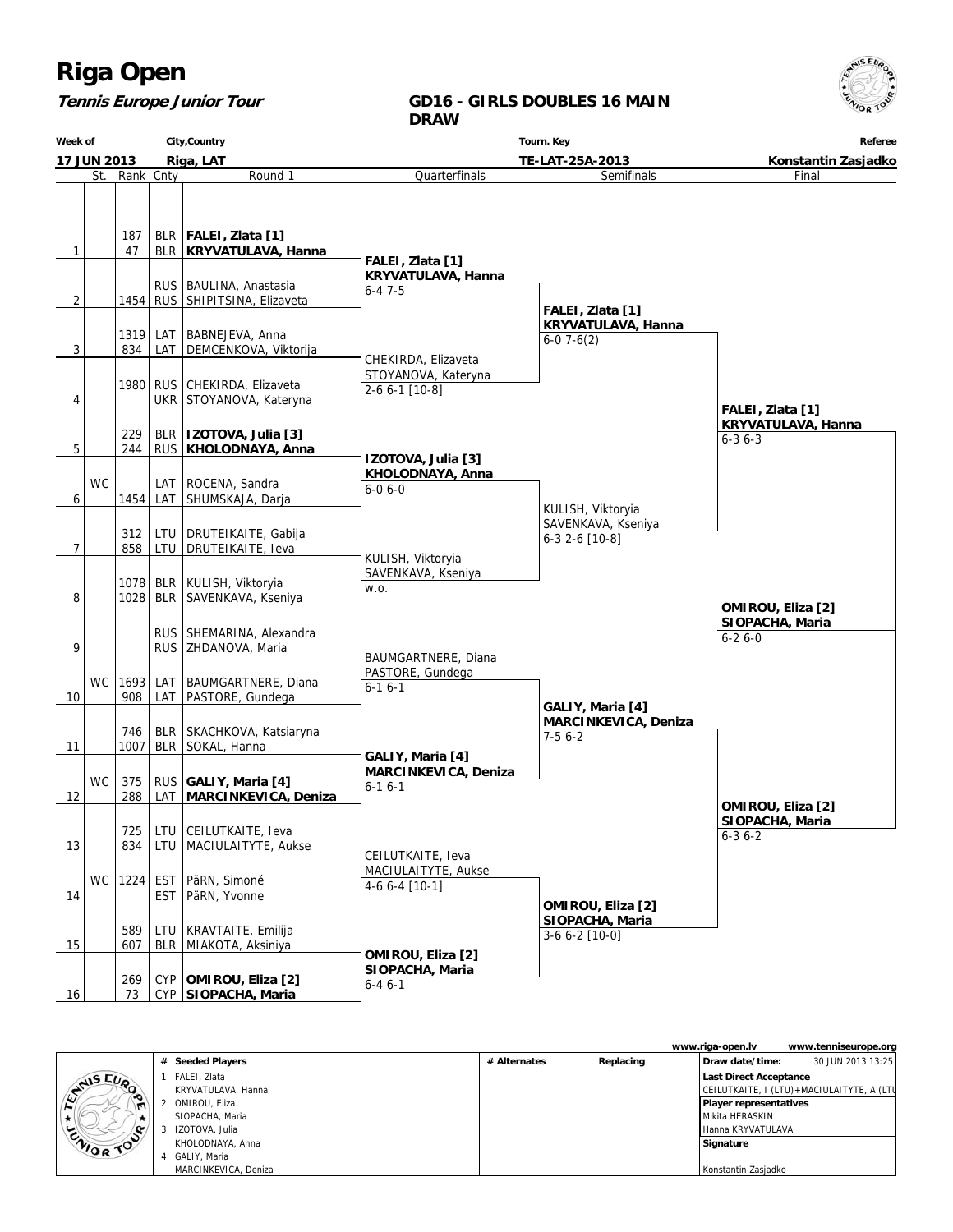### **Tennis Europe Junior Tour**

#### **BD16 - BOYS DOUBLES 16 MAIN DRAW**

**Week of 17 JUN 2013 City,Country Riga, LAT Tourn. Key TE-LAT-25A-2013 Referee Konstantin Zasjadko** St. Rank Cnty **Round 1**  $1$  | 115 118 RUS  **NESTEROV, Alexey** BLR **HALIAK, Mikalai [1]**  $2 \mid$  293 522 RUS BLR GANNOTA, Daniil LANDGRAF, Andrey  $3$  | 180 597 EST EST LUSTI, Oskar TAMM, Kristjan 4 170 438 RUS RUS | DOSUZHEV, Dmitriy MOROZOV, Dmitrii 5 265 180 CYP CYP **CHRISTOFOROU, C [4] NEOS, Eleftherios**  $6$  1962 403 RUS RUS | MYAGKOV, Dmitry SAZANKOV, Aleksandr 7 869 736 BLR BLR CHERKASAU, Artsiom HERASKIN, Mikita 8 1090 LTU LTU | ONAITIS, Augustas TRASKIN, Henrik 9 543 2154 LTU LTU | MATULEVICIUS, Paulius RUSAKEVICIUS, Emilis 10 332 208 NED GER KLIMOV, Daniil VAN TILBURG, Ronetto 11 513 GER TUR COMLEK, Yigitcan SOKOLOV, Samuel 12 177 127 RUS RUS **VYLEGZHANIN, Nikolay [3] ZAKHAROV, Alexey** 13 | 286 357 RUS BLR LIAONENKA, Aliaksandr STRUKOV, Ilya 14 | 972 | LTU LTU | MOTUZAS, Gvidas VAISE, Tomas 15 | 456 256 LAT LAT LUKSTINS, Gustavs MEDNIS, Rudolfs 16 66 218 EST  **SIIMAR, Mattias** EST **SIIMAR, Kristofer [2]** Quarterfinals  **HALIAK, Mikalai [1] NESTEROV, Alexey** 6-2 6-2 LUSTI, Oskar TAMM, Kristjan 2-6 6-4 [10-4]  **CHRISTOFOROU, C [4] NEOS, Eleftherios** 6-2 6-4 CHERKASAU, Artsiom HERASKIN, Mikita 2-6 7-5 [10-7] KLIMOV, Daniil VAN TILBURG, Ronetto  $6 - 37 - 5$  **VYLEGZHANIN, Nikolay [3] ZAKHAROV, Alexey** 6-2 7-5 MOTUZAS, Gvidas VAISE, Tomas w.o.  **SIIMAR, Kristofer [2] SIIMAR, Mattias** 6-2 6-0 Semifinals  **HALIAK, Mikalai [1] NESTEROV, Alexey**  $7-6(4)$  6-2  **CHRISTOFOROU, C [4] NEOS, Eleftherios** 6-3 6-2 KLIMOV, Daniil VAN TILBURG, Ronetto 2-6 6-4 [13-11]  **SIIMAR, Kristofer [2] SIIMAR, Mattias** 6-0 6-3 Final  **HALIAK, Mikalai [1] NESTEROV, Alexey** 6-2 6-7(1) [10-3] KLIMOV, Daniil VAN TILBURG, Ronetto w.o. KLIMOV, Daniil VAN TILBURG, Ronetto 7-5 5-7 [10-8]

|                |   |                           |              |           | www.riga-open.lv              | www.tenniseurope.org |
|----------------|---|---------------------------|--------------|-----------|-------------------------------|----------------------|
|                | # | <b>Seeded Players</b>     | # Alternates | Replacing | Draw date/time:               | 17 JUN 2013 13:25    |
|                |   | HALIAK, Mikalai           |              |           | Last Direct Acceptance        |                      |
| <b>SANSEUP</b> |   | NESTEROV, Alexey          |              |           | l All in                      |                      |
| $\blacksquare$ |   | SIIMAR, Kristofer         |              |           | <b>Player representatives</b> |                      |
| * 1            |   | SIIMAR, Mattias           |              |           | l Mikita HERASKIN             |                      |
| ENIOR TOP      |   | VYLEGZHANIN, Nikolay      |              |           | l Hanna KRYVATULAVA           |                      |
|                |   | ZAKHAROV, Alexey          |              |           | Signature                     |                      |
|                |   | CHRISTOFOROU, Costantinos |              |           |                               |                      |
|                |   | NEOS. Eleftherios         |              |           | Konstantin Zasjadko           |                      |

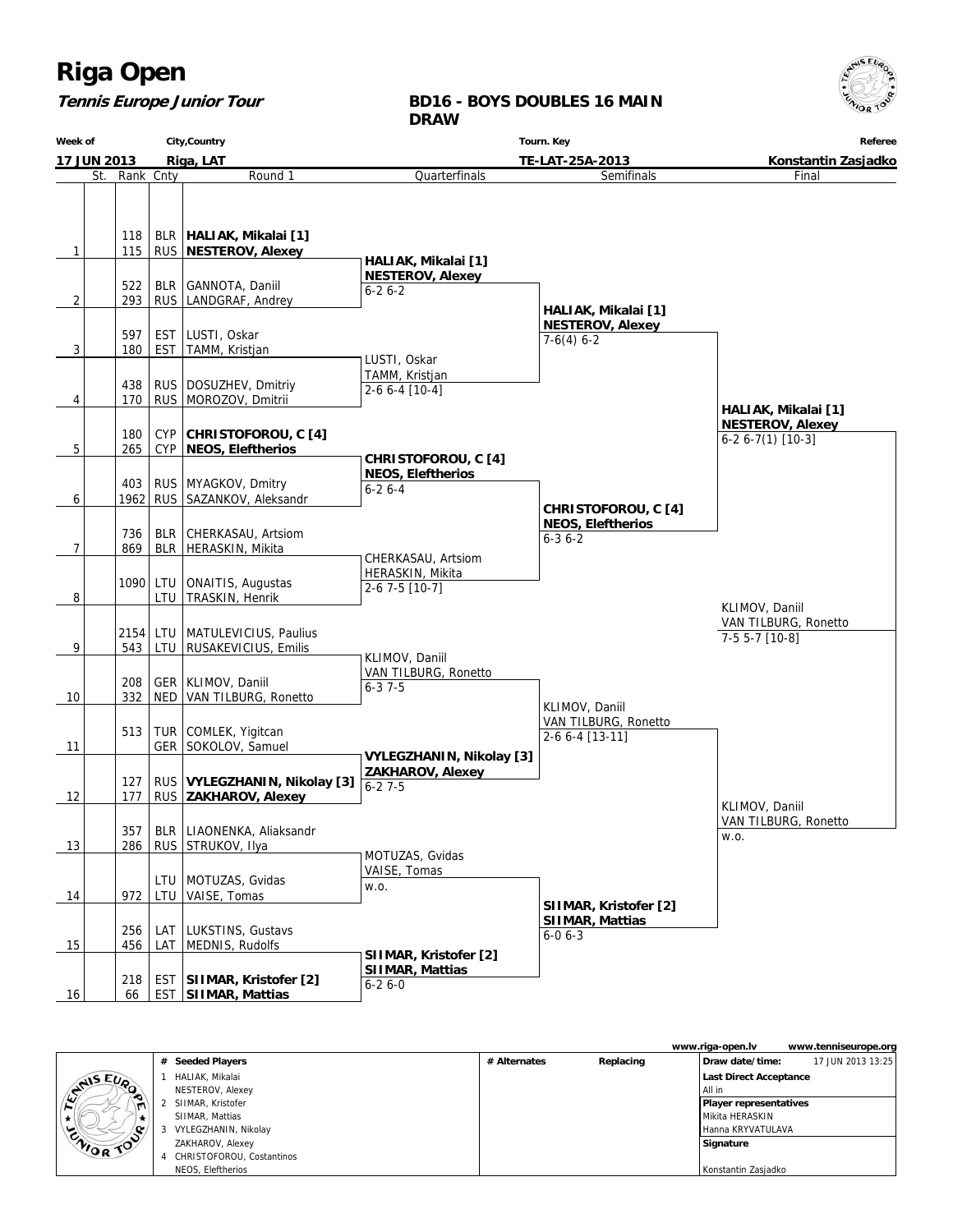

| <b>Tennis Europe Junior Tour</b> |  |
|----------------------------------|--|
|----------------------------------|--|

### **GS16 - GIRLS SINGLES 16 QUALIFYING**

| Week of        |               | City, Country                      | Tourn. Key                             |                     |
|----------------|---------------|------------------------------------|----------------------------------------|---------------------|
| 17 JUN 2013    |               | Riga, LAT                          | TE-LAT-25A-2013                        | Konstantin Zasjadko |
|                | St. Rank Cnty | Finals                             | Qualifiers                             |                     |
|                |               |                                    |                                        |                     |
|                |               |                                    |                                        |                     |
|                |               |                                    |                                        |                     |
| $\mathbf{1}$   |               | 1454 RUS SHIPITSINA, Elizaveta [1] |                                        |                     |
|                |               |                                    | SHIPITSINA, Elizaveta [1]              |                     |
| $\overline{2}$ |               | Bye                                |                                        |                     |
|                |               |                                    |                                        |                     |
|                |               |                                    |                                        |                     |
| 3              |               | 1811 EST SALUNDI, Maria [2]        |                                        |                     |
|                |               |                                    | BAULINA, Anastasia                     |                     |
| 4              |               | RUS BAULINA, Anastasia             | $6 - 16 - 1$                           |                     |
|                |               |                                    |                                        |                     |
|                |               |                                    |                                        |                     |
| 5              |               | 1980 RUS LEVINA, Valeriya [3]      |                                        |                     |
|                |               |                                    | STOYANOVA, Kateryna                    |                     |
|                |               |                                    | $6 - 16 - 2$                           |                     |
| 6              |               | UKR STOYANOVA, Kateryna            |                                        |                     |
|                |               |                                    |                                        |                     |
| 7              |               | 1980 RUS CHEKIRDA, Elizaveta [4]   |                                        |                     |
|                |               |                                    | CHEKIRDA, Elizaveta [4]                |                     |
|                |               |                                    | $6 - 46 - 2$                           |                     |
| 8              |               | LAT ROCENA, Sandra                 |                                        |                     |
|                |               |                                    |                                        |                     |
| 9              |               | 1980 EST METSIK, Ehtel [5]         |                                        |                     |
|                |               |                                    |                                        |                     |
|                |               |                                    | METSIK, Ehtel [5]<br>$6 - 02 - 66 - 2$ |                     |
| 10             |               | RUS GUBANOVA, Diana                |                                        |                     |
|                |               |                                    |                                        |                     |
| 11             |               | RUS   ZHDANOVA, Maria              |                                        |                     |
|                |               |                                    |                                        |                     |
|                |               |                                    | ZHDANOVA, Maria<br>$6 - 16 - 1$        |                     |
| 12             |               | BLR   IVANOVA, Lizaveta            |                                        |                     |
|                |               |                                    |                                        |                     |
| 13             |               | RUS SHEMARINA, Alexandra           |                                        |                     |
|                |               |                                    |                                        |                     |
|                |               |                                    | SHEMARINA, Alexandra<br>$6 - 0 6 - 1$  |                     |
| 14             |               | AUS   BARKMAN, Natasha             |                                        |                     |
|                |               |                                    |                                        |                     |
|                |               |                                    |                                        |                     |
| 15             |               | LAT UPENIECE, Gerda                |                                        |                     |
|                |               |                                    | UPENIECE, Gerda                        |                     |
| 16             |               | EST   PARN, Parli                  | $7-56-0$                               |                     |